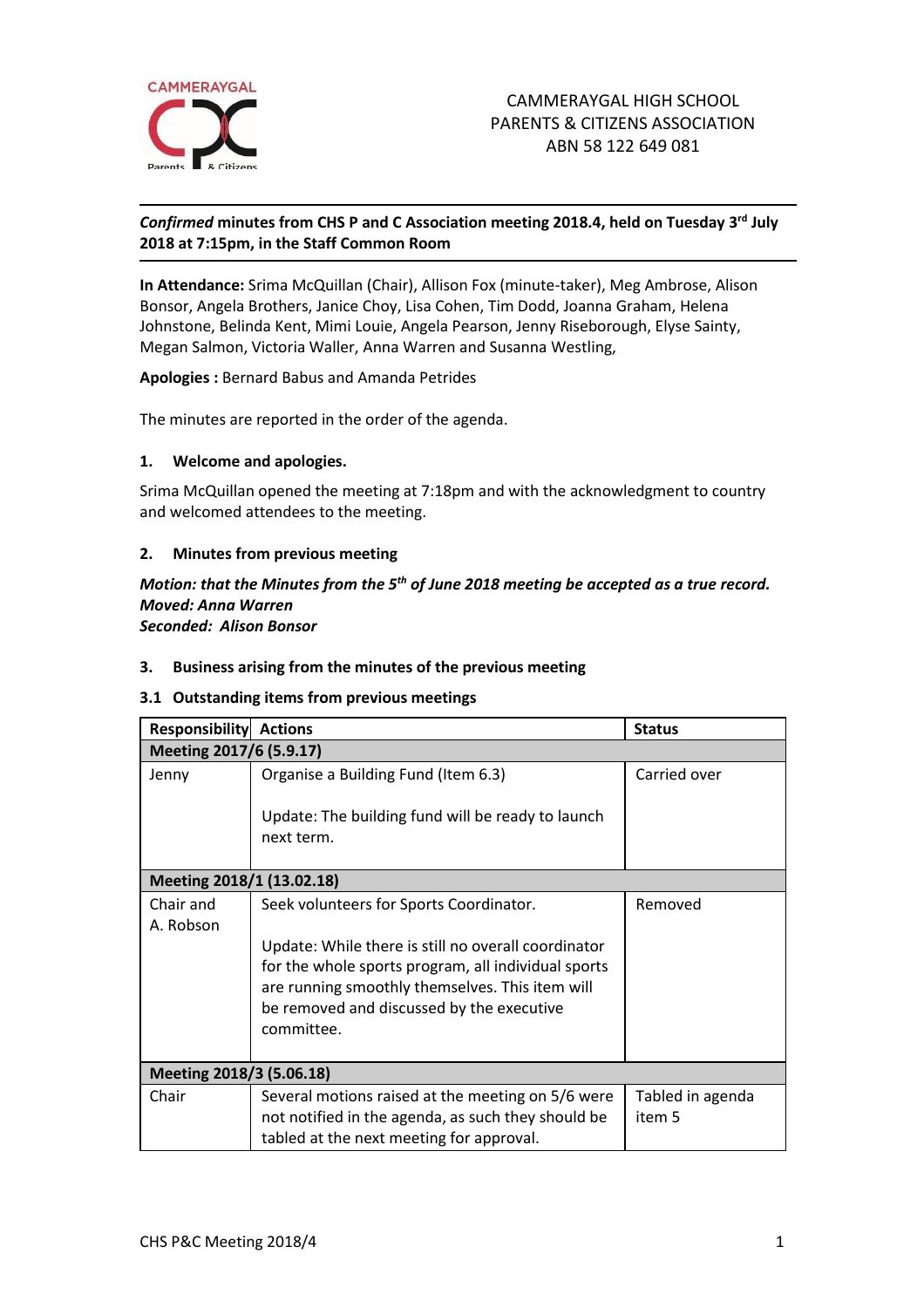

## **4. Standing items**

## **4.1 Collection of membership fee**

Srima welcomed four new members to the P&C.

## **4.2 Working with Children check**

Noted as per agenda.

## **4.3 Correspondence**

The President received a letter from the North Sydney Federal Member Mr Trent Zimmerman MP, who offered to attend any fundraising or school events when he was not in Canberra.

The P&C received notice regarding an overdue report from the ACNC and an overdue notice from the Department of Education regarding an outstanding invoice for \$20,000 for the airconditioners. Jenny Riseborough acknowledged the letter and informed the committee that this was in progress and had been addressed.

## **4.3 Governance**

Srima brought to the P&C's attention that in accordance with our constitution any requests for funds need to be sent to secretary with information so they be notified to all members of the P&C prior to the meetings and for approval at the meeting.

Further, that the executive committee would review the committee charters and where required propose pre-approved funding for the sub-committee to undertake approved activities. For example, the social committee to be able to make a deposit for a venue without needing pre-approval.

The following motions were raised at the last P&C without notice and in accordance with constitution, they were notified to the members in the agenda for this meeting and approval sought in the meeting tonight.

### **5. MOTIONS (for decision)**

### **5.1 Funding for school notice boards**

*Refer minutes of 2018.3 item 6.5 Motion: The Chair requests the P&Cs approval for \$6,000 of P&C funds towards noticeboards for the school, should the applied for government grant be denied.* 

This motion was withdrawn as the government grant was approved for funding of the notice boards.

### **5.2 Funding for speakers during wellbeing week**

*Refer minutes of 2018.3 item 6.6 Motion: The Well-being committee requests the P&Cs approval for \$10,000 of P&C funds towards speakers for wellbeing week in term 3.*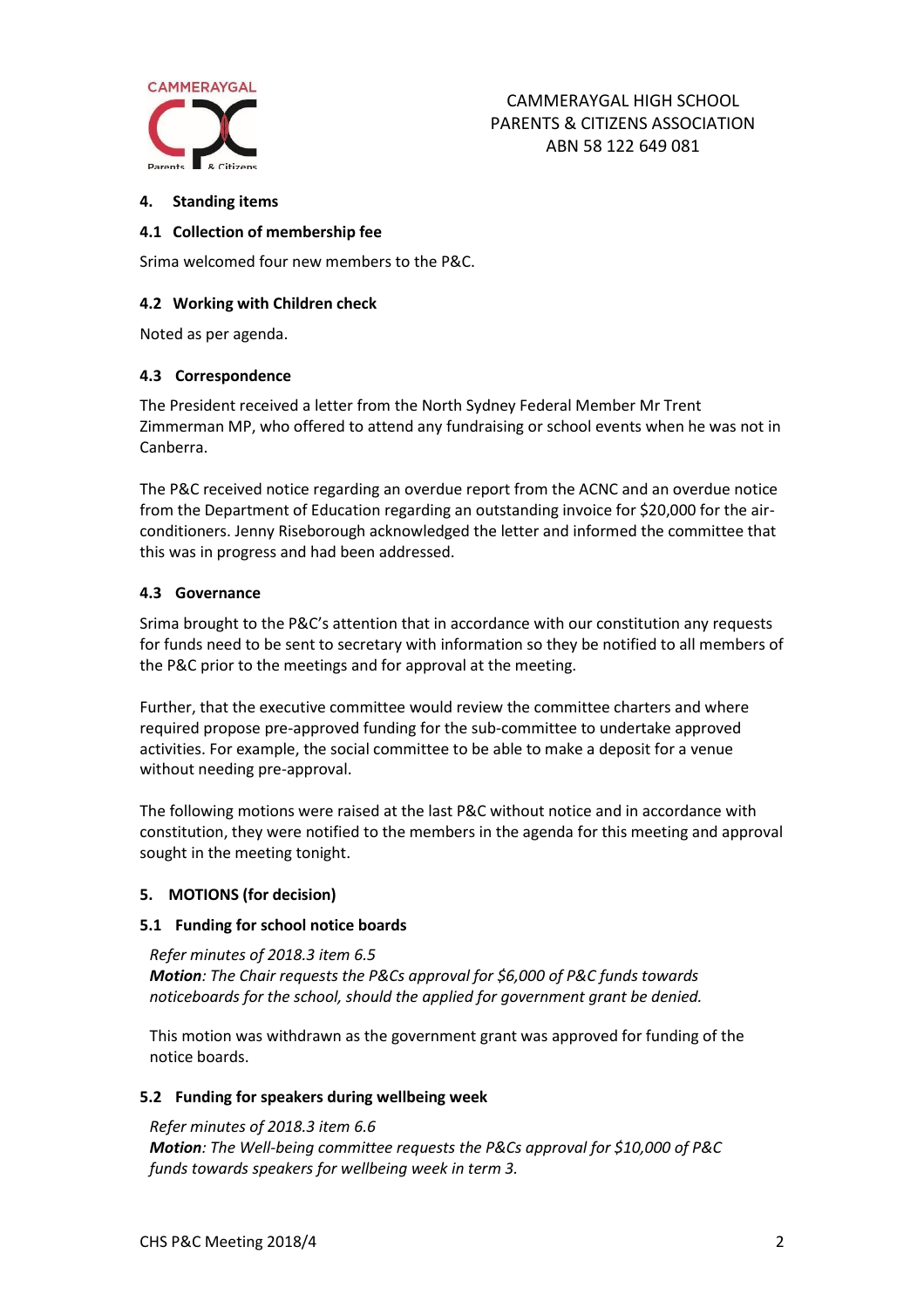

*Moved: Elyse Sainty Seconded: Angela Brothers*

Srima asked the P&C to note that they speakers come highly recommended with feedback from Chatswood P&C claiming it is amongst the best money they had spent.

## **5.3 Funding for delivery of donation**

*A Cammeraygal family has kindly donated a second-hand printing press for the school art department and there is a request for funds for the removal and delivery of the item. Representing the school art faculty, Max thanked the family for the donation and of the much larger vintage printing press which will enable wider access to higher grades.*

*Motion: The P&C approve up to \$400 for the removal and delivery of a printing press to the Cammeraygal art department.* 

*Moved: Victoria Waller Seconded: Helena Johnstone*

#### **6. Reports**

#### **6.1 Principal's report**

Kathy Melky thanked parents for their support after a very big semester one. Parent teacher meetings for the semester have been completed and were well attended. Next term year 8 and year 10 would be asked to select their subjects for next year. The outcome of this selection determines timetable formats.

Kathy informed the P&C;

- a) a group of selected students who had been busy working on their robot were competing in a robotics competition on July  $28<sup>th</sup>$  and  $29<sup>th</sup>$  at Macquarie University
- b) acting deputy principle Mr Peter Barracroft has been appointed as the second deputy principle.
- c) sadly, Ms Moria Nolan is leaving at the end of term and Mr Mark Nowicki will assume the role of head English teacher, gifted and talented coordinator head of teaching and learning and head of the debating program. His role as year seven advisor will be assumed by Mr Peter Davidson.

### **2018 CHS Soirée**

Kathy introduced Mr Max Burgess, music teacher. Max advised that this year's Soiree will be on Thursday September 13<sup>th</sup>. Max requested some support from the P&C this year in the form of;

a) professional sound equipment and lighting equipment including, wireless microphones, four fall-back speakers, colour lighting, stage lighting and spot followers.